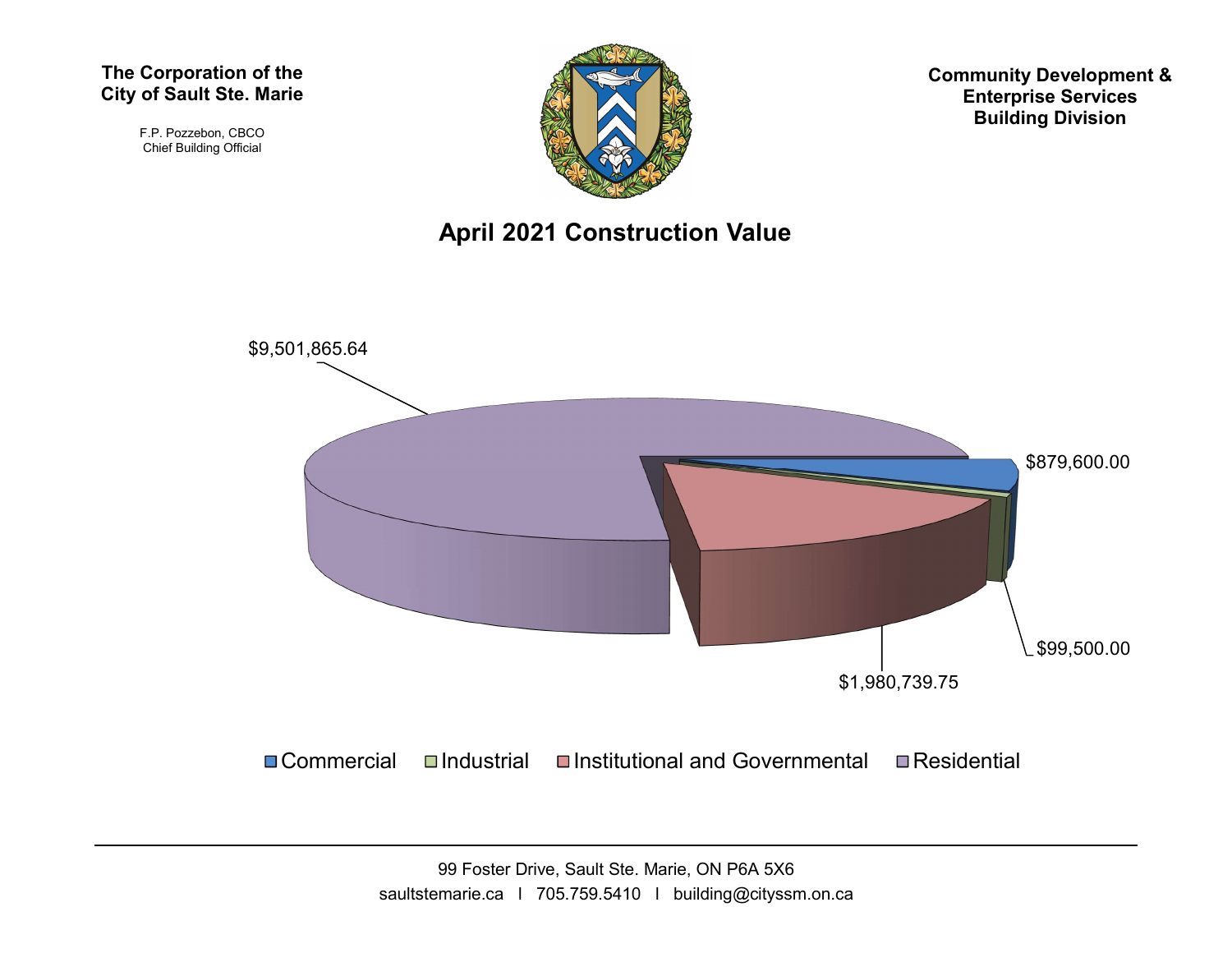

**Public Works and Engineering Services Building Division**

**Tel: (705) 759-5410Fax: (705) 541-7165**

 $\mathbb{R}$ 

## **BUILDING PERMITS SUMMARY 2021/04/01 to 2021/04/30**

| <b>Building Type</b>                                        |                                  | <b>New Construction</b>  |                      |                                  | <b>Alterations and Additions</b> |                      | <b>Total</b>                     |                          |                      |
|-------------------------------------------------------------|----------------------------------|--------------------------|----------------------|----------------------------------|----------------------------------|----------------------|----------------------------------|--------------------------|----------------------|
|                                                             | <b>Num</b><br>of<br><b>Units</b> | Num of<br><b>Permits</b> | <b>Value of Work</b> | <b>Num</b><br>of<br><b>Units</b> | Num of<br><b>Permits</b>         | <b>Value of Work</b> | <b>Num</b><br>of<br><b>Units</b> | Num of<br><b>Permits</b> | <b>Value of Work</b> |
| <b>Commercial</b>                                           |                                  |                          |                      |                                  |                                  |                      |                                  |                          |                      |
| Hotel, hotel/motel,<br>motor hotel                          | $\mathbf 0$                      | $\mathbf 0$              | \$0.00               | $\mathbf 0$                      | 1                                | \$5,900.00           | $\pmb{0}$                        | 1                        | \$5,900.00           |
| Indoor recreational<br>building                             | $\mathbf 0$                      | $\mathbf 0$              | \$0.00               | 0                                | $\mathbf{1}$                     | \$2,000.00           | $\mathbf 0$                      | 1                        | \$2,000.00           |
| Office building                                             | $\mathbf 0$                      | $\mathbf 0$              | \$0.00               | $\mathbf 0$                      | $\overline{2}$                   | \$25,000.00          | 0                                | 2                        | \$25,000.00          |
| Restaurant                                                  | 0                                | 0                        | \$0.00               | 0                                | 5                                | \$391,500.00         | 0                                | 5                        | \$391,500.00         |
| Retail and wholesale<br>outlets                             | 0                                | $\mathbf{0}$             | \$0.00               | 0                                | $\overline{2}$                   | \$90,000.00          | 0                                | $\overline{2}$           | \$90,000.00          |
| Retail complex                                              | 0                                | $\mathbf 0$              | \$0.00               | $\mathbf{0}$                     | 3                                | \$365,200.00         | 0                                | 3                        | \$365,200.00         |
| Total:                                                      | 0                                | $\mathbf 0$              | \$0.00               | 0                                | 14                               | \$879,600.00         | 0                                | 14                       | \$879,600.00         |
| <b>Industrial</b>                                           |                                  |                          |                      |                                  |                                  |                      |                                  |                          |                      |
| Plant for<br>manufacturing,<br>processing and<br>assembling | 0                                | $\mathbf 0$              | \$0.00               | 0                                | $\overline{2}$                   | \$79,500.00          | $\mathbf 0$                      | $\overline{2}$           | \$79,500.00          |
| Storage building                                            | 0                                | 0                        | \$0.00               | $\mathbf{0}$                     | 1                                | \$20,000.00          | 0                                | 1                        | \$20,000.00          |
| Total:                                                      | $\mathbf 0$                      | $\mathbf 0$              | \$0.00               | $\bf{0}$                         | $\mathbf{3}$                     | \$99,500.00          | 0                                | 3                        | \$99,500.00          |
| <b>Institutional and Governmental</b>                       |                                  |                          |                      |                                  |                                  |                      |                                  |                          |                      |
| Clinic, health unit                                         | 0                                | 0                        | \$0.00               | $\mathbf 0$                      | $\mathbf{3}$                     | \$311,500.00         | $\mathbf 0$                      | 3                        | \$311,500.00         |
| Elementary school,<br>kindergarten                          | $\mathbf 0$                      | 0                        | \$0.00               | 0                                | $\overline{2}$                   | \$1,245,239.75       | 0                                | $\overline{2}$           | \$1,245,239.75       |
| Other government<br>building                                | $\mathbf 0$                      | $\mathbf 0$              | \$0.00               | $\mathbf 0$                      | $\mathbf{1}$                     | \$424,000.00         | $\mathbf 0$                      | 1                        | \$424,000.00         |
| Total:                                                      | $\mathbf 0$                      | $\mathbf 0$              | \$0.00               | $\mathbf 0$                      | 6                                | \$1,980,739.75       | 0                                | $6\phantom{1}$           | \$1,980,739.75       |
|                                                             |                                  |                          |                      |                                  |                                  |                      |                                  |                          |                      |

 $\overline{\phantom{a}}$ 

## **Residential**

 $\overline{1}$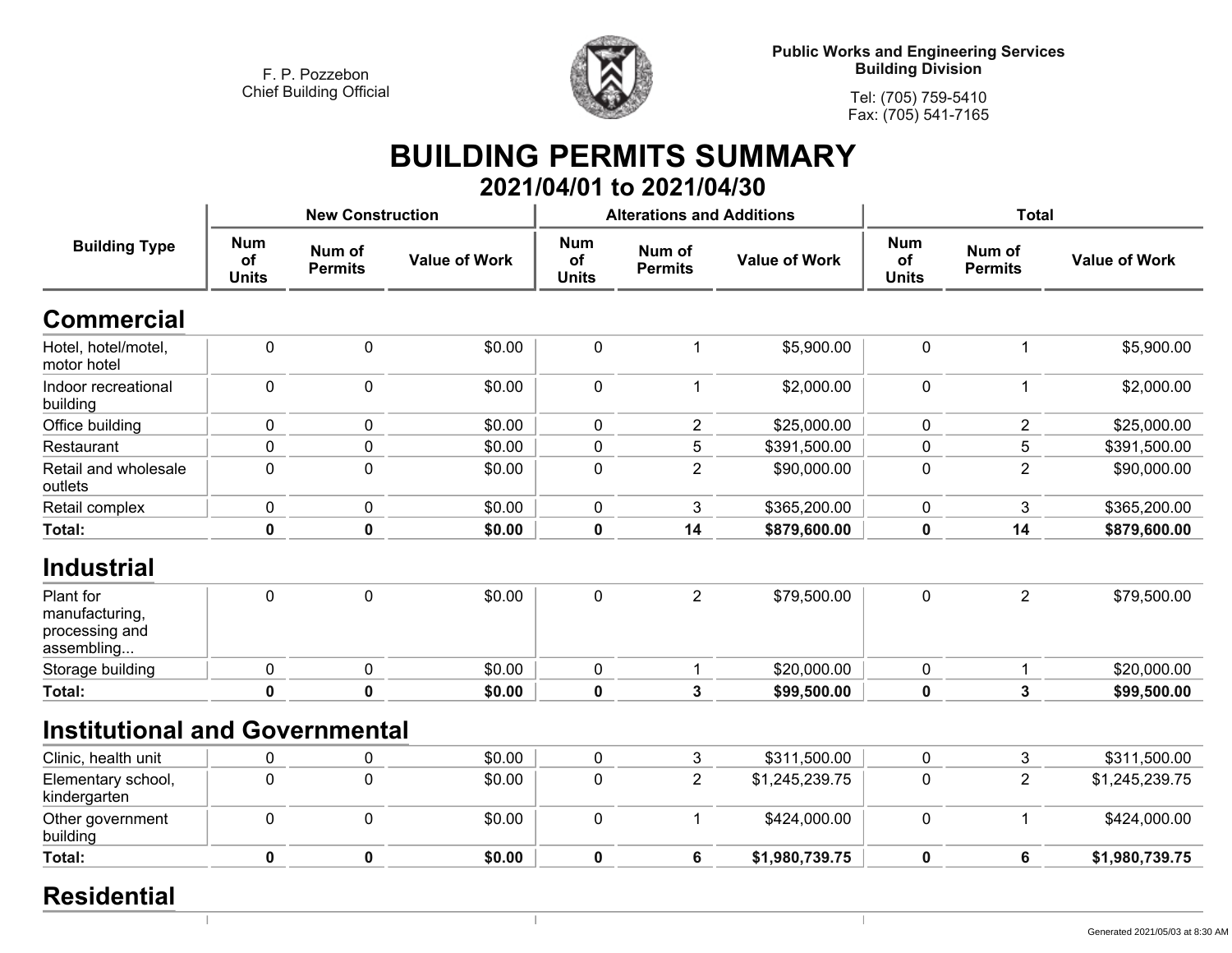| <b>Grand Total:</b>        | 15 | 18 | \$6,294,000.00 | 158 | \$6,167,705.39 | 20 | 176 | \$12,461,705.39 |
|----------------------------|----|----|----------------|-----|----------------|----|-----|-----------------|
| Total:                     | 15 | 18 | \$6,294,000.00 | 135 | \$3,207,865.64 | 20 | 153 | \$9,501,865.64  |
| Single House               | 15 | 18 | \$6,294,000.00 | 131 | \$3,096,865.64 | 20 | 149 | \$9,390,865.64  |
| Row House                  |    |    | \$0.00         |     | \$1,000.00     |    |     | \$1,000.00      |
| Apartment -<br>Condominium |    |    | \$0.00         |     | \$90,000.00    |    |     | \$90,000.00     |
| Apartment                  |    |    | \$0.00         |     | \$20,000.00    |    |     | \$20,000.00     |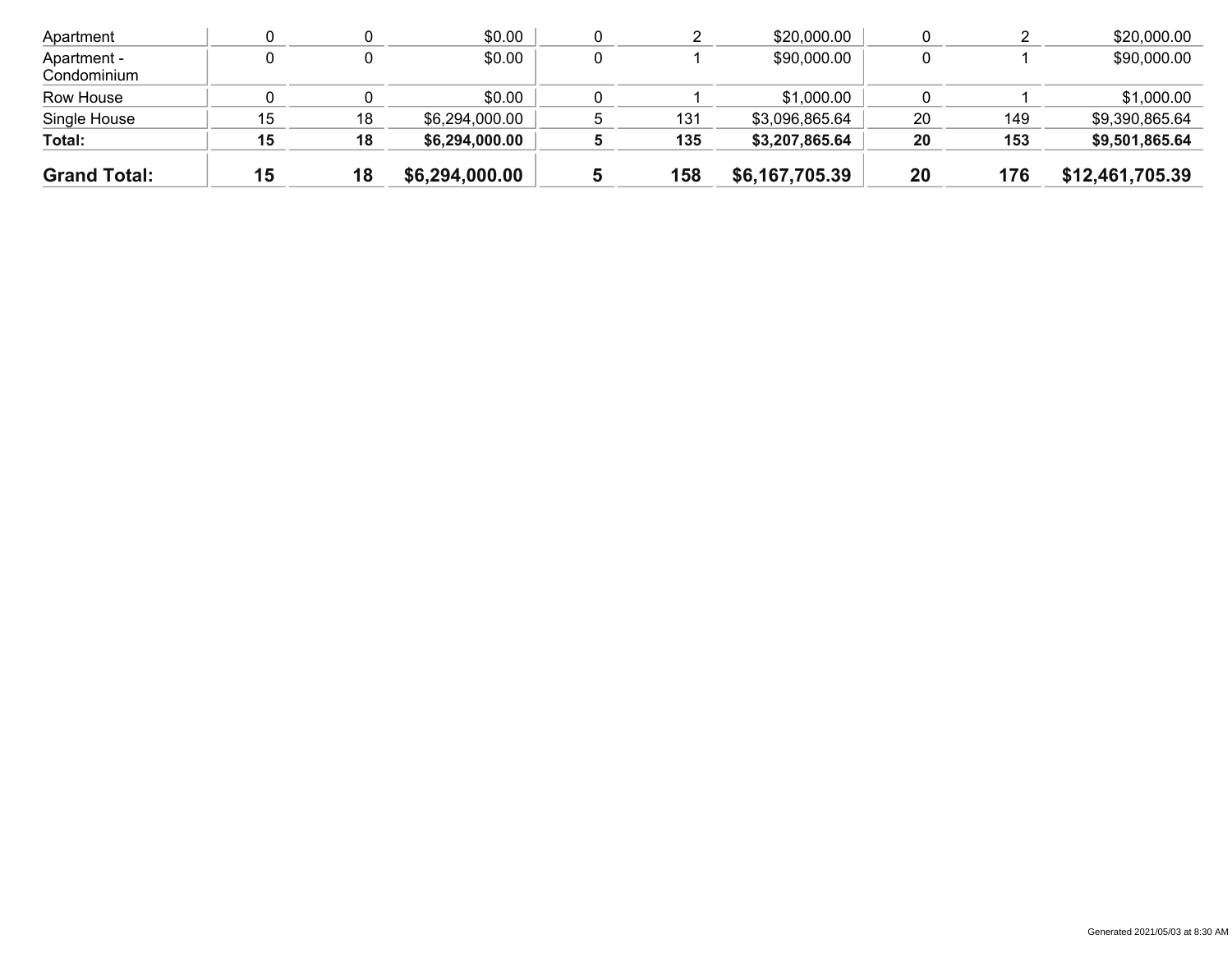

**Public Works and Engineering Services Building Division**

**Tel: (705) 759-5410Fax: (705) 541-7165**

# **DEMOLITION PERMITS SUMMARY 2021/04/01 to 2021/04/30**

| <b>Building</b><br><b>Type</b> |                        | <b>New Construction</b>  |                         |                        | <b>Alterations and Additions</b> |                      | <b>Total</b>           |                          |                      |
|--------------------------------|------------------------|--------------------------|-------------------------|------------------------|----------------------------------|----------------------|------------------------|--------------------------|----------------------|
|                                | Num of<br><b>Units</b> | Num of<br><b>Permits</b> | Value of<br><b>Work</b> | Num of<br><b>Units</b> | Num of<br><b>Permits</b>         | <b>Value of Work</b> | Num of<br><b>Units</b> | Num of<br><b>Permits</b> | <b>Value of Work</b> |
| <b>Residential</b>             |                        |                          |                         |                        |                                  |                      |                        |                          |                      |
| Apartment                      | $\Omega$               | 0                        | \$0.00                  |                        |                                  | \$30,500.00          | $\Omega$               | 2                        | \$30,500.00          |
| Row House                      | 0                      | 0                        | \$0.00                  |                        |                                  | \$9,000.00           | 0                      |                          | \$9,000.00           |
| Single House                   | $\Omega$               | 0                        | \$0.00                  |                        | 13                               | \$13,050.00          |                        | 13                       | \$13,050.00          |
| Total:                         | Λ                      | 0                        | \$0.00                  |                        | 16                               | \$52,550.00          |                        | 16                       | \$52,550.00          |
| Grand<br>Total:                | 0                      | 0                        | \$0.00                  | $\mathbf 0$            | 16                               | \$52,550.00          | 0                      | 16                       | \$52,550.00          |